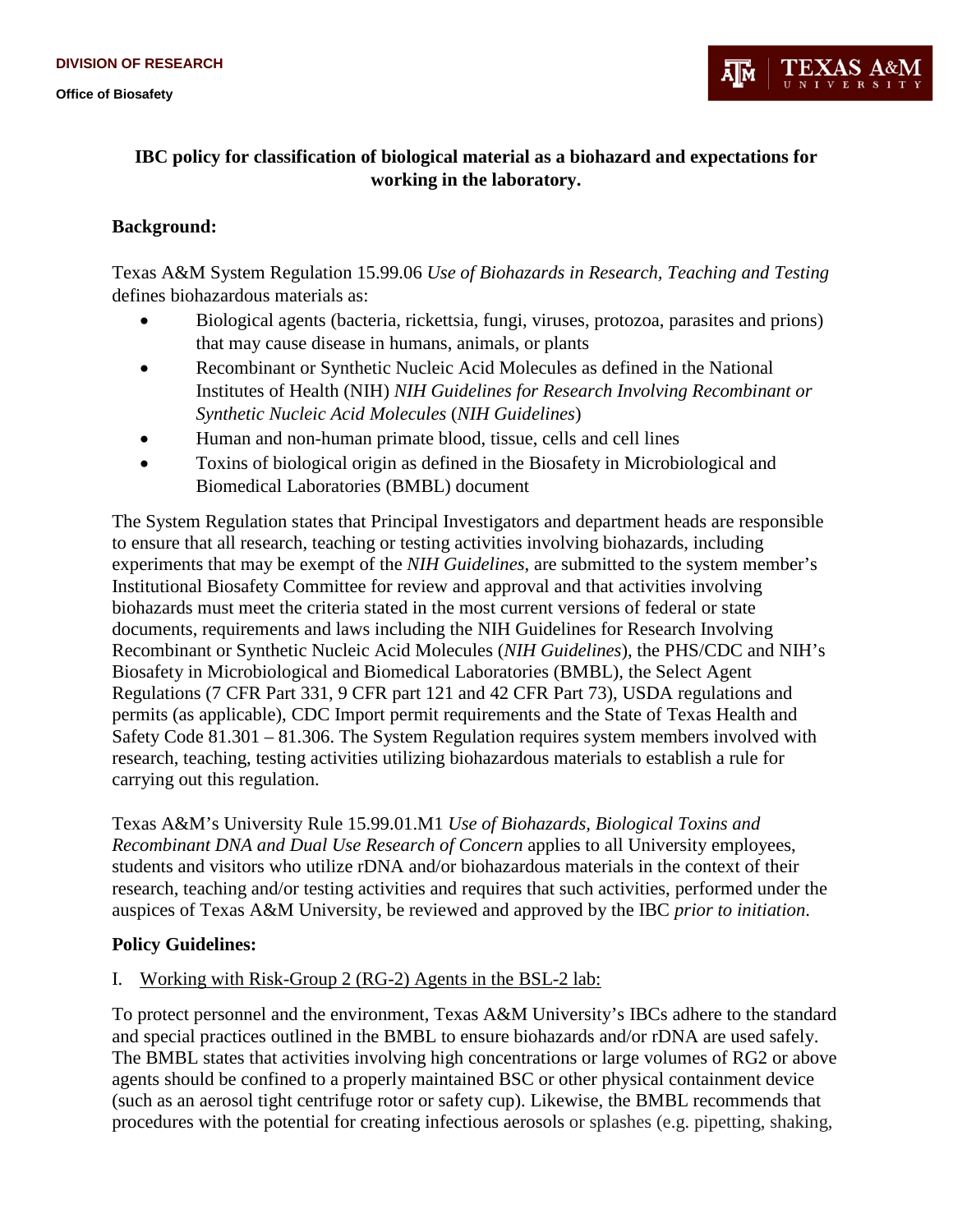mixing, sonicating, opening containers of infectious materials, inoculating animals intranasally, and harvesting infected tissues from animals) be confined to a properly maintained BSC or other physical containment devices. It is the expectation of the TAMU IBCs that RG-2 agents should be handled following strict adherence to all standard and special microbiological practices as described in the BMBL. The BMBL also states that, with good microbiological techniques, some activities with RG-2 agents may be performed safely outside of physical containment, provided the manipulations do not entail substantial risk. Thus, special consideration may be given by the IBC, on a case-by-case basis, to researchers who submit a request to perform specific, low risk activities with RG-2 agents outside of primary containment. Such requests must be accompanied with a justification and a description of how personnel will be protected from the risk of exposure.

Additionally, TAMU IBCs expect that personnel working with infectious agents (or potentially infected materials) are made aware of the potential hazards of the agents in use, and are trained in the practices and techniques required for handling such materials safely. The laboratory director or Principal Investigator (PI) in charge of the laboratory is responsible for providing or arranging personnel training, appropriate to their duties and responsibilities. PIs may designate this responsibility to a senior lab member, as appropriate.

#### II. Classification of materials as to risk and appropriate biosafety level

Sometimes, there is limited information available to make an appropriate assessment of risk. For example, the hazards present in a sample or specimen collected from animals or the environment may contain agents with zoonotic potential. The precise nature of agents that may be present in a diagnostic specimen will be unknown until the agent has been identified as to genus and species. The BMBL recommends that, in such cases, it may be prudent to assume the specimen contains an agent (or agents) requiring a minimum containment level of BSL-2, unless additional information suggests the presence of an agent of higher risk.

Therefore, animal specimens potentially containing infectious agents (e.g. diagnostic specimens obtained from animals suspected of having an infectious disease, animal specimens from geographical regions experiencing an epidemic of infectious disease) should be handled as RG-2 materials requiring BSL-2 containment, unless the manipulations to the material and the nature of the suspected RG2 agent are such that they can be handled outside of physical containment, as described above. Similarly, soil, water, and other environmental samples to be used for cultivating pathogens or suspected to contain infectious agents should also be contained in a BSL-2 laboratory, with the same exception described above.

With the exception of samples obtained from pregnant sheep or bats, tissues collected from animals not purposefully infected or not suspected of containing an infectious agent, are not the subject of IBC review. However, researchers working with such materials are encouraged to take appropriate precautions (i.e., wear gloves, wash hands, no eating or drinking in the lab, etc.) since the possibility that zoonotic agents may be present cannot be excluded. Likewise, environmental (e.g. soil, water, etc.) samples collected from locations not expected to be contaminated with human pathogens and not collected or used for the purpose of isolating or